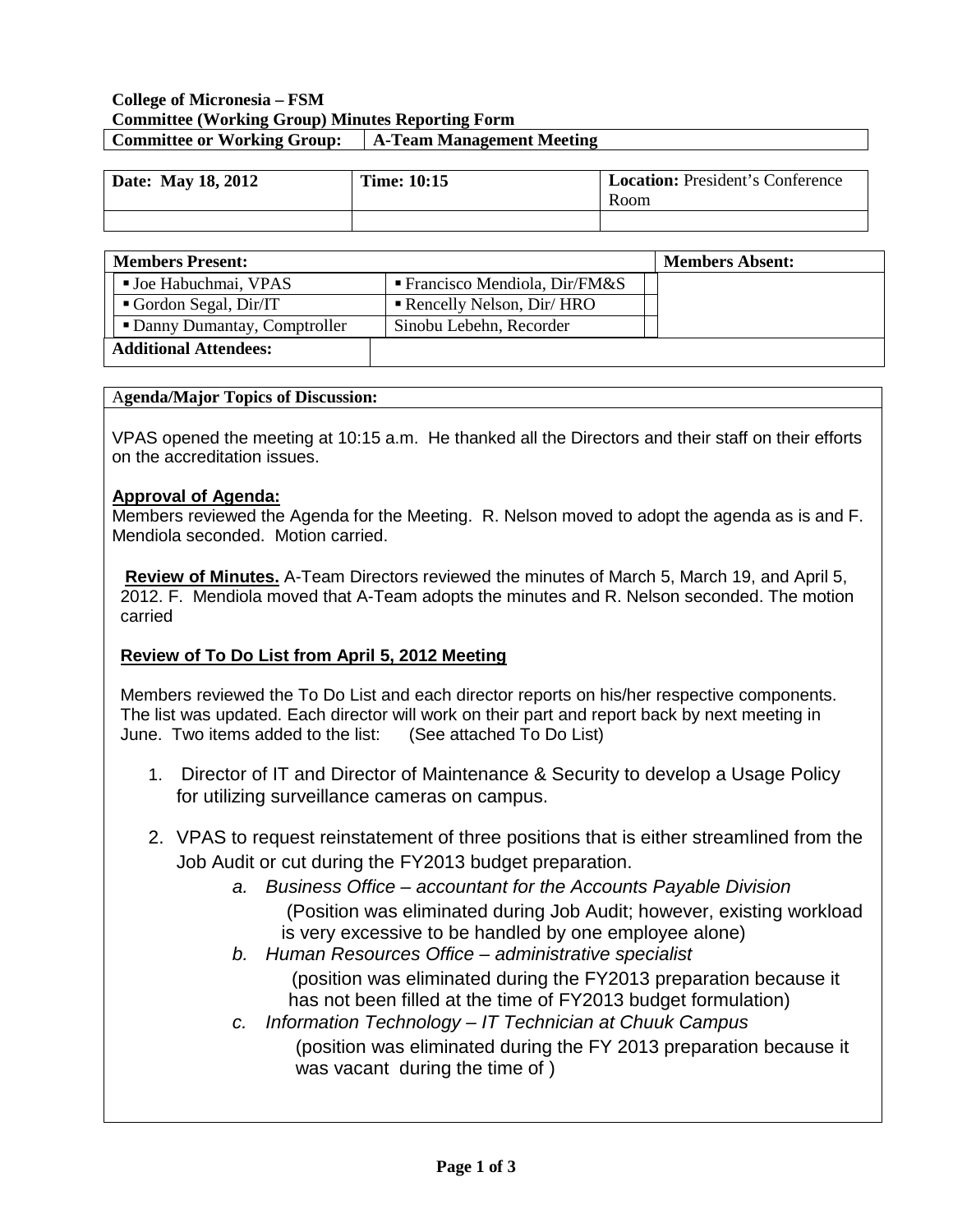# **Assessment Plan link to Student Learning Outcome**

Some offices already developed their KPIs. Per meeting with Jimmy Hicks, there's a need to go back and amend those KPIs to reflect the things we put in the Master Plan since the existing KPIs were developed prior to the Master Plan. Prepare assessment plans based on KPIs that falls within the specific period. VPAS encouraged each Director to start looking at assessment plans and specifically link some student learning outcome. VPAS will avail copy of Institution Learning Outcome to all A-Team directors for their use in preparing of their assessment plans. Time line was already due last month. VPAS indicated that a report on the assessment plans are due in September 2012 and will be submitted to the BOR in December 2012. VPAS further emphasized that assessment plans are also needed in the Budget 2014 process which begins in July 2012.

# **Strategic Plan 2013 – 2017 – updates:**

Plans have been revised by different offices. Currently trying to look at the outlook in terms of strategic planning. The group needs to meet with Gordon again to review and finalize the IT plans. Financial component comes later as it pulls together all the rest of the plans in terms of its financial outlook. As far as individual plans (Facilities Master Plan, IT Master Plan, Human Resources Master Plan), keep the Integrated Educational Master Plan (IEMP) as the master plan of that area (institutional link). So if you want to work on your plan individually, take whatever is change or new in the IEMP and update the old one. Individual plans should be identical to the integrated one. It's just copy and paste and go back.

## **Accreditation Issues**

Members raised concerns on the follow-up of the Follow Up Report:

- $\checkmark$  Is not a good reflection of what happened
- $\checkmark$  Some of ALO's communications are unprofessional.
- $\checkmark$  VPAS will make sure that these unprofessional communications are flagged.

## **Info Sharing**

## IT

– IP Camera Project: Almost completed. Security cameras are up and functional. Now IT can observe certain locations and report. Need assistance from Maintenance & Security to develop a Usage Policy to protect COM-FSM in cases of legal issues. We need to have this Usage Policy before we utilize the security cameras or surveillance cameras.

**HRO** 

- Director will attend Life Insurance meeting in Hawaii commencing May 22 for one week, and another trip in July to accompany students to Japan (pay your own ticket)

-President requested that policies to go the BOR meeting next week so HRO seeks committee meetings with our legal counsel.

-Needs more office space. Director of Maintenance & Security recommended that HRO submits office space request in a written communication.

## **Adjournment**

G. Segal moved meeting to adjourn and F. Mendiola seconded. Motion carried. Meeting adjourned at 11:45 a.m.